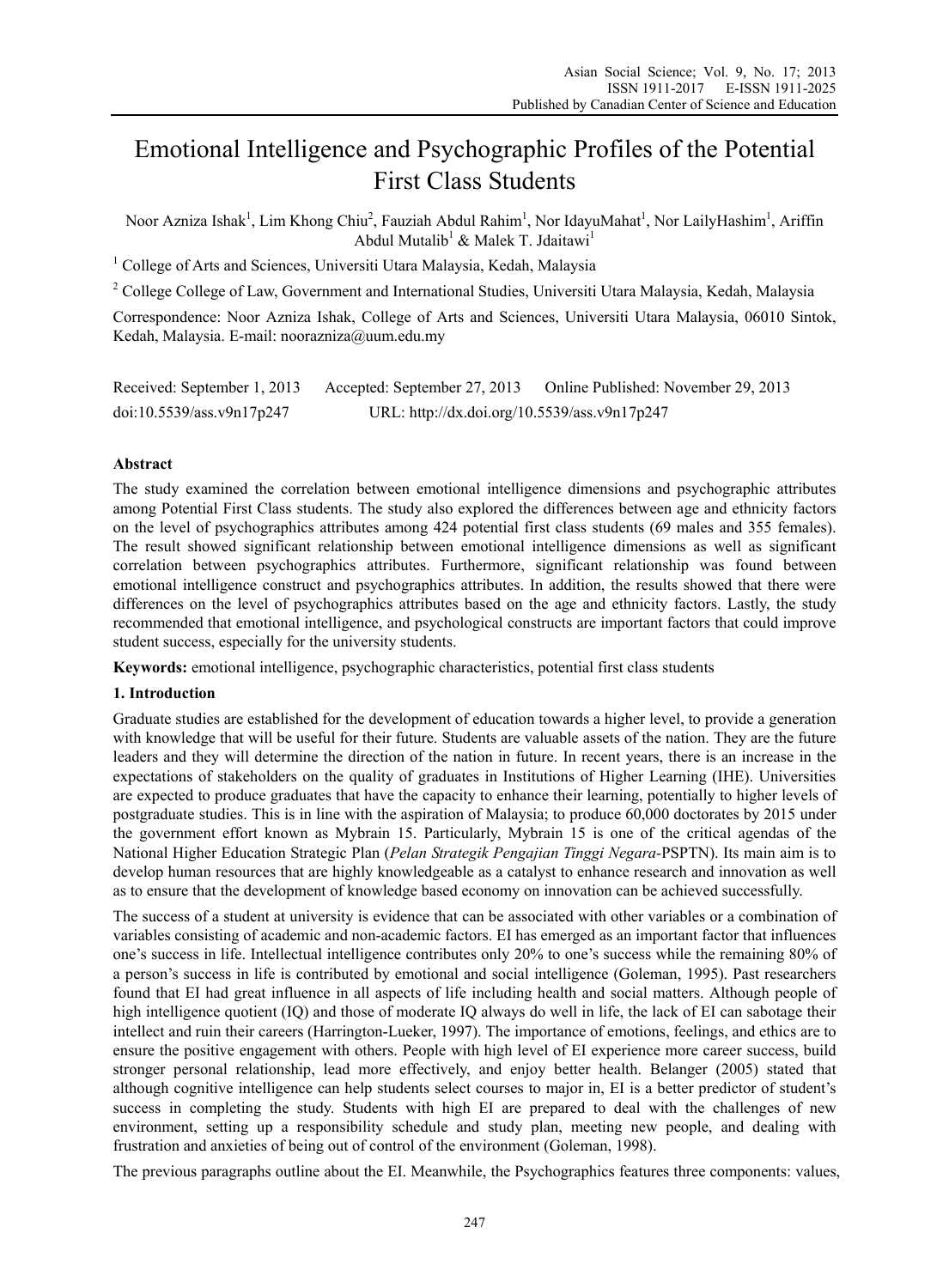self-concept, and lifestyles. However, the term psychographics is often used interchangeably with lifestyles which put forth activities/attitudes and opinions (AIO) as the research variables. Woodside and Pitts (1976) and Abbey (1979) empirically tested the effectiveness of psychographics and found that lifestyle variables were important in classifying respondents, and in relation to that it communicated something that was real, meaningful, and relevant, beyond what demographic analysis could do. Plog (1994) argued that segmentation based on psychographic characteristics could produce clearly defined groups of individuals with similar lifestyles and interest. Good psychographic research can greatly increase the effectiveness of identifying the appropriate target group, focusing the message on its psychographic needs, and selecting the appropriate candidates.

Since the main strategy of Malaysian educational system is to produce young experts in the country, this study investigates the psychographic and emotional intelligence factors of potential first class students in the hope to obtain preliminary information of the needs and profile of the students before the development of any intervention programmes to fulfil the strategy of the goals of the country in general. Therefore, the purpose of the study is to evaluate the emotional intelligence and psychographic attributes and the relationships between both variables as perceived by the potential first class University Utara Malaysia undergraduates.

# **2. Objectives of the Study**

The objectives of this quantitative study are to identify the relationship between emotional intelligence dimensions, the relationship between psychographic attributes, to compare the levels of psychographic attributes based on demographic characteristics such as age, ethnicity, and colleges, as well as to determine the relationship between emotional intelligence variable and psychographic attributes among potential first class students in University Utara Malaysia. In short, the objectives of the study are:

1) To examine the relationship between emotional intelligence dimensions among first class students in University Utara Malaysia.

2) To examine the relationship between psychographic attributes among first class students in University Utara Malaysia.

3) To compare the level of psychographic attributes based on demographic variables (such as age and ethnicity) among first class students in University Utara Malaysia.

4) To determine the relationship between emotional intelligence variable and psychographic attributes among first class students in University Utara Malaysia.

## **3. Literature Review**

## *3.1 Emotional Intelligence*

EI has generally been defined as "*the awareness of our emotion and the importance the emotions play in our relationships and our lives*" (Goleman, 1995; Mayer & Salovey, 1990; Baron, 1997). Thorndike (1920) coined EI as social intelligence and along the same lines of study, Gardner (1983) introduced a model of multiple intelligence composed of the ability for intrapersonal and interpersonal intelligence. Mayer, Salovey, Caruso, (2004) defined EI as the "*ability to recognize the meaning of emotions and their relationships and to use them as a basis for reasoning and problem solving*". Mayer et al. (2004) believed that the EI is related to cognitive intellect through the ability to use reasoning by way of information to find meaning. However, Mayer and Salovey (2004) argued that the skills that comprise EI were likely enhanced through obtaining a liberal education infused with values exploration. Mayer et al. (2004) contended that there are four branches of abilities that create emotional intelligence: (a) the skill of perceiving emotion within oneself and others, (b) assimilation of an emotion to facilitate thinking, (c) understanding and knowledge of emotion, and (d) conscious regulation of emotion.

Generally, researchers claimed that students need early EI programs in order to succeed in their environment because it incorporates a number of abilities, including the ability to be aware of one's own and others emotions, to be able to manage those emotions, and to understand the complex relationships that can occur between emotions and likely emotional transition (Austin et al., 2005; Mayer & Salovey, 1997).On the other hand, the EI is considered as a basic component that predicts not only academic achievement but also personal attributes that comprises of protective factors that are related to successes of children, adolescents, and adults in later life (Goleman, 1995). In addition, Goleman (1995) claimed that the EI could be more powerful than the IQ in the determination of life's successes including academic achievement and an array of social and emotional behaviors linked to educational and life successes. Goleman (1995) further added that it can be increased as time passes either through formal and informal learning strategies. Despite the problems with the various definitions of EI, the development of EI competencies has been reviewed as important process of developing relationships and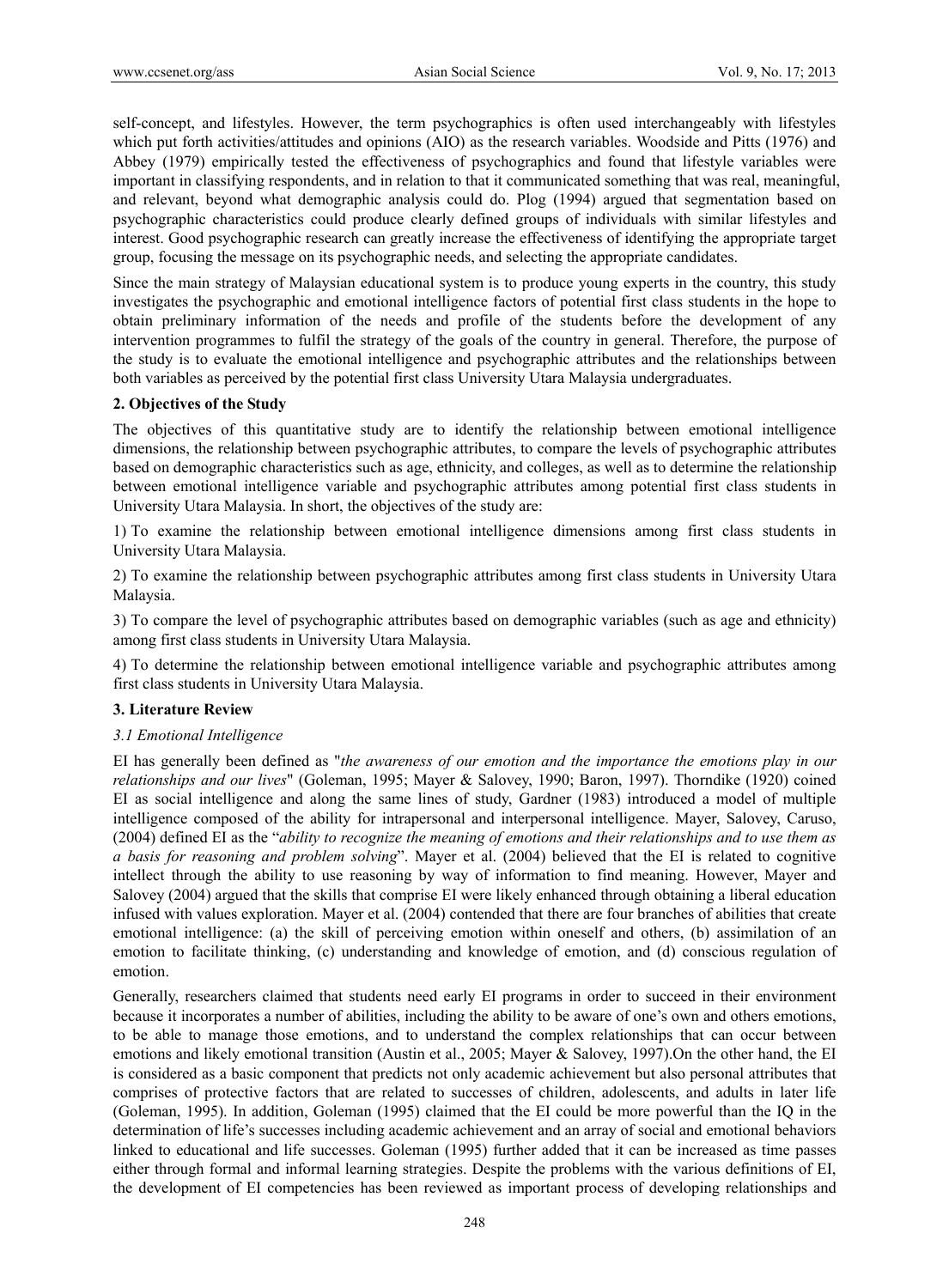working with other group. In this study, the EI refers to the Goleman's (1995) as well as Goleman et al. (1998, 2002) models of EI as they provide a model for competency.

#### *3.2 Psychographic Attributes*

Basically, psychographics have three components namely attitude, interest, and opinion (AIO). These components are also referred to as psychographics profile with the application of AIO to studying lifestyle based on quantitative measures. In other words, psychographic analysis is a technique that investigates how people live, what interest them, and what they like-Also called lifestyle analysis or AIO because it relies on a number of statements about a person's activities, interest, and opinion. Therefore, psychographics profile is useful in understanding the AIO of potential 1st class students in UUM. In general, the psychographic researchers would like to analyze these three factors primarily in order to understand the psyche of the students. Then researchers can adopt a suitable coaching and mentoring strategy or they can alter an existing coaching and mentoring strategy. Woodside and Pitts (1976) and Abbey (1979) empirically tested the effectiveness of psychographics and found that lifestyle variables were important in classifying respondents and these variables communicate something that is real, meaningful, and relevant, beyond what demographic analysis could do. In the context of this study, four dimensions of psychographic characteristics are selected to measure and evaluate potential first class students in UUM. The four dimensions are achievement motivation, self-efficacy, time management, and leisure attitude.

#### 3.2.1 Potential First Class Students

Students who are able to achieve a Cumulative Grade Point Average (CGPA) of 3.5 and above between their first to their sixth semester may be seen as having the potential to being able to graduate with first class honours degree. In this study, students who have the potential to graduate with first class honours were chosen because they are likely to be given the opportunity to continue with their postgraduate studies.

#### 3.2.2 Achievement Motivation

General achievement motivation is widely recognized as a capacity to experience pride in accomplishment or a disposition to strive for success across varied achievement situations and standards (Atkinson, 1974). Murray (1938), who first discussed achievement motivation as a personality disposition, more explicitly described the need to achieve as the desire "*to accomplish something difficult*", "*to master, manipulate or organize physical objects, human beings, or ideas, to do this as rapidly and as independently as possible*", "*to overcome obstacles and attain a high standard*", "*to excel one's self*", "*to rival and surpass others*", and "*to increase self-regard by the successful exercise of talent*" (p. 164). Achievement motivation is not a single dimension variable and has several dimensions. For example, some people strive for success because it is a positive goal; others strive for success because they fear the consequences of failure. Thus, one student might work hard in school because he/she really likes his/her courses and has fun with them, but other students might work equally hard because he/she fears the consequences of not getting good grades, such as not getting a good job or not getting into graduate school. In spite of that, for most students, the need for achievement and fear of failure are probably mixed. Therefore, different approaches to achievement have provided insight into additional aspects of achievement. According to Jackson, Ahmed, and Heapy (1976), there are six distinct dimensions for achievement motivation: (1) status with experts; (2) acquisitiveness; (3) achievement via independence; (4) status with peers; (5) competitiveness; and (6) concern for excellence. They devised five different methods for measuring each of the six dimensions, resulting in thirty different scales. There are weak relationships among the different dimensions with all five measurement methods, but each of the five methods is strongly related within each of the dimensions. This is evidence that there are at least six achievement dimensions, which are reliable across different measurement scales.

#### 3.2.3 Self-Efficacy

Self-efficacy (SE) is defined as the levels of confidence individuals have in their ability to execute certain courses of action, or achieve specific outcomes (Bandura, 1977, 1997). According to Bandura (1997), the SE beliefs are constructed from four sources of information namely enactive mastery experience or the experience from performing similar tasks, vicarious experiences, verbal persuasion and physiological states. SE has been used by several researchers as a predictor of performance because it is said that efficacy expectations can influence initiating behaviours, and the degree of persistence applied in overcoming difficulties encountered in the pursuit of accomplishing a task or tasks (Bandura, 1977). The positive links between SE and performance are widely reported in the literature and several studies have been carried out in a range of different settings. Chemers et al. (2001) conducted a longitudinal study involving first year university students in order to examine the effects of academic SE and optimism on students' academic performance, stress, health, and commitment to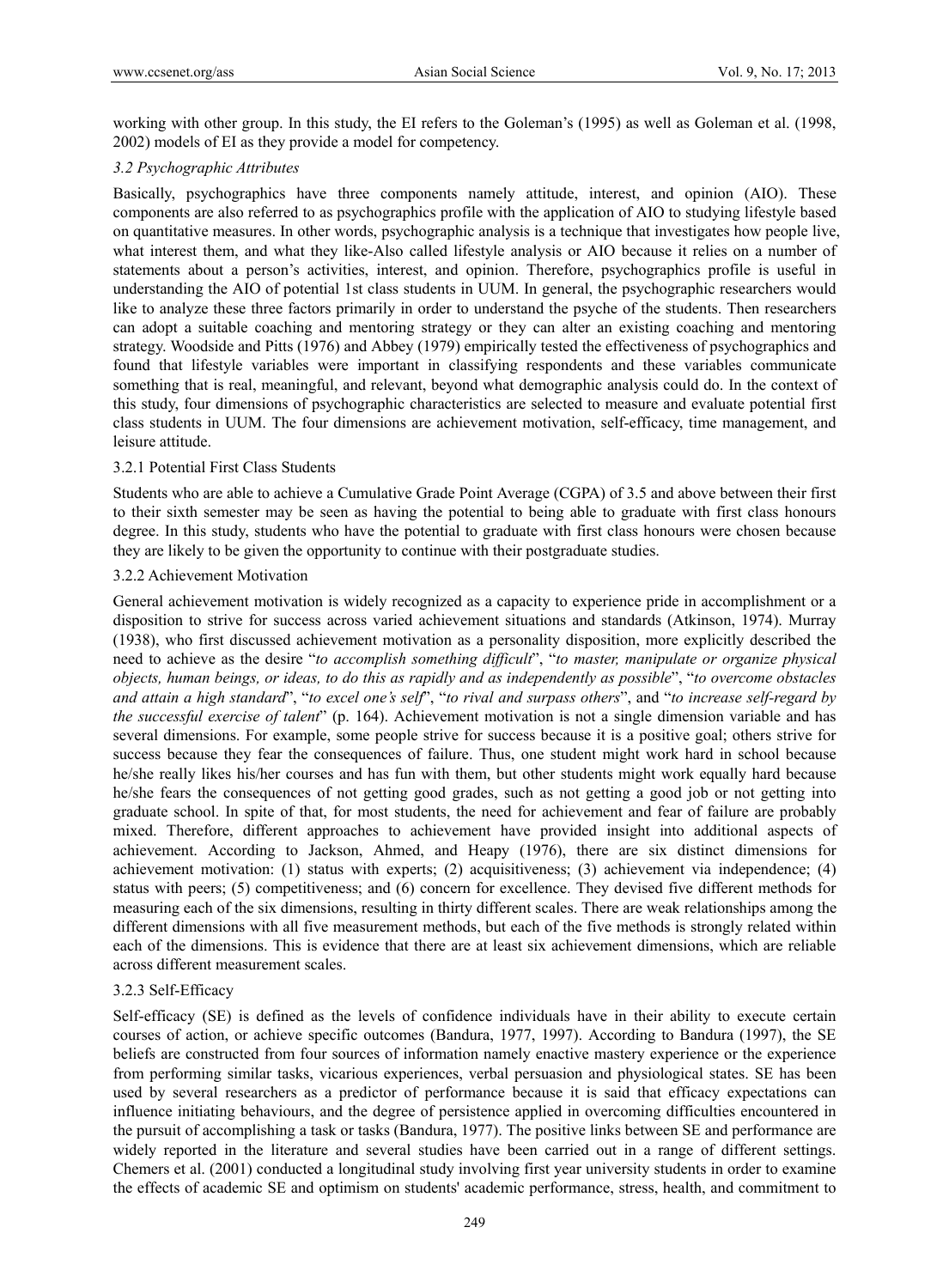remain in school. The authors included several predictor variables (high school grade-point average, academic SE, and optimism) and moderator variables (academic expectations and self-perceived coping ability) in their study. These variables were measured at the end of the first academic quarter and were found to be related to classroom performance, personal adjustment, stress, and health. The study found that academic SE and optimism were strongly related to performance and adjustment. At the end, a direct impact of SE and optimism on academic performance was found. As for classroom performance, stress, health, overall satisfaction, and commitment to remain in school, the impact of SE and optimism was indirect and transited through expectations and coping perceptions.

#### 3.2.4 Time Management

Time management is not a new concept. It has been discussed in the 1950s and 1960s, and several authors have proposed methods on how to handle time issues on the job (Drucker, 1967; Lakein, 1974; MacKenzie, 1972; McCay, 1959). It can be viewed as a way of monitoring and controlling time (Eilam & Aharon, 2003).In terms of definition, time management has been referred to as a technique for effective time use, especially having enough time to accomplish the many tasks required (Orpen, 1994; Slaven & Totterdell, 1993; Woolfolk & Woolfolk, 1986). Many also defined time management as techniques for managing time (Adams & Jex, 1997, 1999; Jex & Elacqua, 1999; Davis, 2000; Macan, Shahani, Dipboye & Philips, 1990; Macan, 1994, 1996; Mudrack, 1997). Besides, Burt and Kemp (1994) and Francis-Smythe and Robertson (1999) referred it to as planning and allocating time. In addition, studies also defined it as the degree to which individuals perceive their use of time to be structured and purposive (Bond & Feather, 1988; Strongman & Burt, 2000; Vodanovich & Seib, 1997) and a technique to increase the time available to pursue activities (King et al., 1986). It is also mentioned as intended to maximize intellectual productivity (Britton & Tesser, 1991) and an application of self-regulation processes in the temporal domain (Griffiths, 2003). Other definitions include self-regulation strategies aimed at discussing plans, and their efficiency (Eilam & Aharon, 2003); coping behavior in at-risk populations (King et al., 1986); ways to assess the relative importance of activities through the development of a prioritization plan (Kaufman-Scarborough & Lindquist, 1999); the use of procedures that are designed to help the individual to achieve his or her desired goals (Hall & Hursch, 1982).Besides time management, time structure (Bond & Feather, 1988) is also used interchangeably with basically the same meaning.

#### 3.2.5 Leisure Attitudes

People pursue leisure opportunities for different reasons and worth different levels of intensity, depending upon the nature of their needs, values and attitudes at any given time. Leisure can be pursued very intensely as an end in itself, perhaps compensating for dissatisfaction in other areas of life, such as work. On the other hand, leisure may be pursued as an expression of status in society (Edginton, Jordan, Degraaf & Edginton, 2002). What leisure is has to be conceptualized and defined from diverse perspective that reflects historical variations in the organization of societies, as well as in concepts of, and impingements upon, both freedom and pleasure (Godbey, 1989).Leisure has generally been perceived as free time and freely chosen activity. For an individual, the notion of "free time" means not being obligated to others in one's personal and institutional membership groups (Harrington & Dawson, 1995). Henderson (2001) defined leisure as "*a quality of any experience that has element of choice and enjoyment associated with it*". Leisure implies freedom and choice and is customarily used in a variety of ways, but chiefly to meet one's personal needs for reflection, self-enrichment, relaxation, or pleasure.

#### *3.3 Emotional Intelligence and Psychographic Attributes*

Based on the reviews of the related literatures, emotional intelligence and psychographic attributes are reported to be very relevant to students' academic achievement and their involvement in extra-curricular activities. Attention has been given to the problems that are perceived by university students. Such attention has motivated many researchers to investigate matters to understand the skills that are important to students' success. Consequently, researchers have provided students with skills and competencies which positively affect students' success in their university life experience. In addition, they have provided students with emotional intelligence competencies that have become a new mode of survival for students in all fields. Researchers have also accepted that the central objective of education is to help students learn how to think more effectively, manage their emotions, and communication with others. However, there is a consensus among researchers that emotional intelligence skills as well as individual differences are important factors in the student's learning process (Plog, 1994; Pascarella & Terenzini, 1989; Low & Nelson, 2005). EI skills are also important because they hold the key to understand how students handle their experience throughout university life. Thus, this study derives its importance from dealing with the subject of EI which is relatively modern topic. In addition, it has a major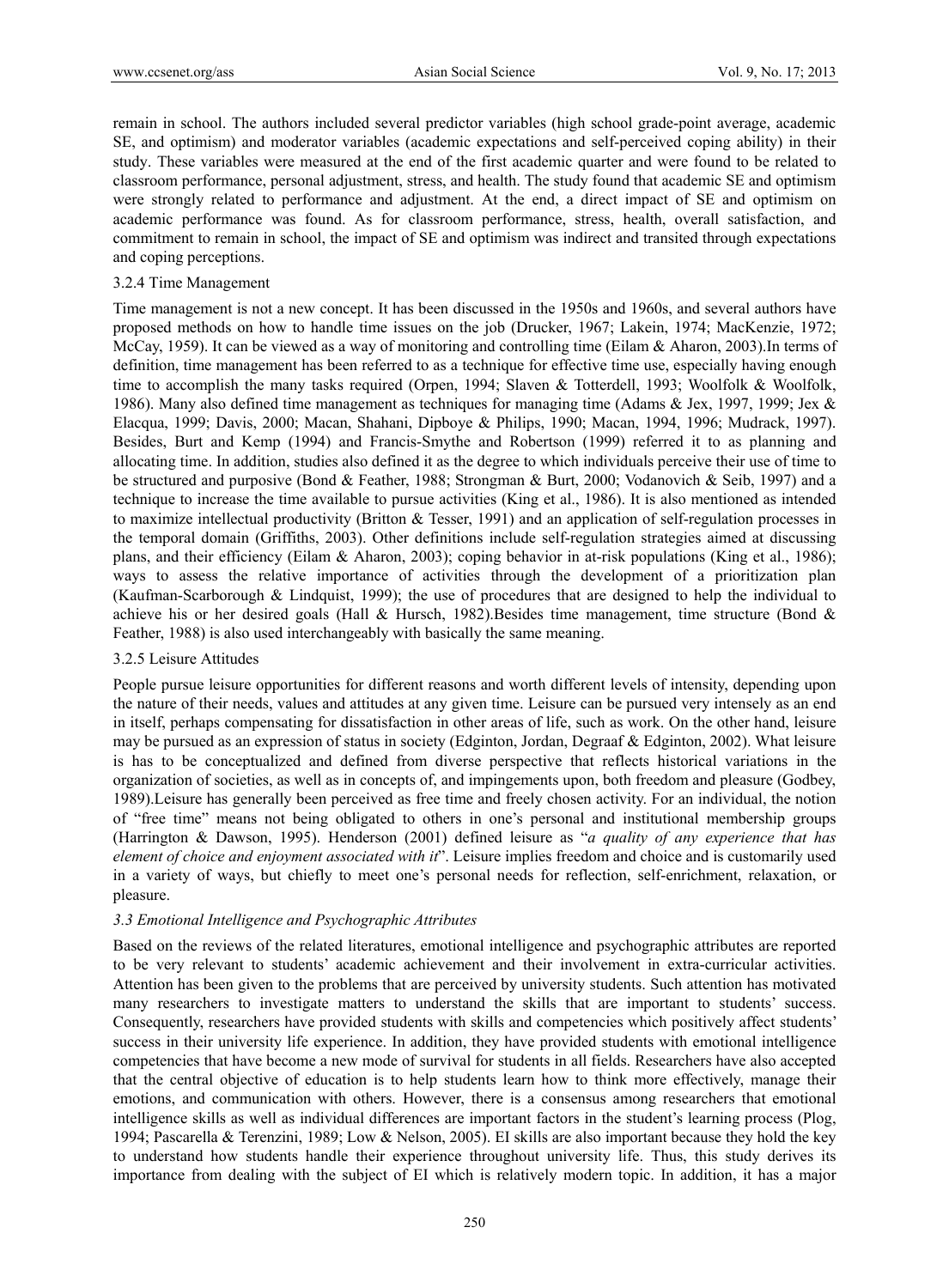impact on academic success which could help students be *more successful in their* personal and professional *lives. Moreover, this study could help* decision makers establish an educational system that is appropriate in producing students who are equipped with both psychographic variables such as SE, time management, high level of motivation, social skills and EI skills to help them adapt and excel in their studies.

## **4. Methodology**

## *4.1 Sampling and Procedure*

The population of this study was the listed potential first class undergraduate students in UUM. This group consisted of the students who obtained at least 3.50 of the CGPA within the duration of this study was conducted. Thus, they were referred to as potential first class students. Records from the Academic Affairs Department listed 3,939 potential first class students. The designed questionnaire was distributed to all students during the ceremony of the Dean's List Award; however only 424 students gave the feedbacks hence qualifying it as a convenience sample for analysis purposes.

# *4.2 Instruments Development*

This study used a self-report questionnaire as the instrument to collect data. It comprised of three sections namely background of respondents, elements of EI, and elements of psychographic. The background section initiated some necessary information about the respondents such as gender, ethnicity, and other factors that may be beneficial for understanding differences in EI characteristics and psychographic attributes. The elements for measuring EI were developed following the instrument developed by Tapia (1998). The characteristics were measured using a four-point scale which was based on rank justification from (1) strongly disagree, (2) disagree, (3) agree and (4) strongly agree. There were52 questions which focussed on five EI characteristics, i.e. self-awareness, self-regulation, motivation, empathy, and social skills.The Cronbach's alpha for the five subscales ranged from .828 to .852 and the combination of these scales was .895.

Meanwhile, the psychographic attributes were developed by adapting some standard resources to measure achievement motivation, SE, time management, and leisure attitude. The measurement scale comprised of 41 items using five-point Likert-type scale with the responses ranging from strongly disagree (1) to strongly agree (5). The Cronbach's alpha for the psychographic scale in this study was .895. The details of measurements scale used in psychographics are as follows:

1) *Achievement motivation*-Scale for this attribute was adapted from Work and Family Orientation Questionnaire (WOFO) developed by Helmreich and Spence (1983). 19 questions from WOFO assessed three main factors which included (a) 8 questions of mastery that looked into the preference for difficult and challenging tasks, (b) 6 questions of work that studied positive attitudes toward work and (c) 5 items of competitiveness that measured the desire to win in interpersonal situation. These questions were found satisfactory by Helmreich and Spence (1983) thus were adopted in this study.

2) *General self-efficacy*-The general SE measurement was developed by Schwarzer (1992). The measurements assessed a general sense of perceived SE with the aim in mind to predict coping with daily hassles as well as adaptation after experiencing all kinds of stressful life events. These measurements were also tested by Bandura (1982, 1986) and Schwarzer (1992) who both found that the scales were adequate to predict adaptation after life changes and became an indicator of quality of life at any point in time. It was very suitable with this study as the attribute is in agreement with the definition of SE as an individual's belief that he or she has the ability to perform at a specified level on a certain task.

3) *Time Management*-scale of this attribute was adapted from the Perceived Control of Time which was developed by Macan (1994). Four questions were used to assess the extent to which individuals believe that they can directly affect the way they manage their time.

4) *Leisure*-In this study, leisure attitude was measured according to Raghed and Beard (1982) based on Leisure Attitude Scale. It covered a dimension of leisure called the cognitive components which comprised of eight questions. The related questions of cognitive components include such elements: (a) general knowledge and beliefs about leisure, (b) beliefs about leisure's relation to other concepts such as health, happiness, and work, and (c) beliefs about the qualities, virtues, characteristics, and benefits of leisure to individual such as: developing friendship, renewing energy, helping one to relax, meeting needs, self-improvement.

# **5. Data Analysis**

## *5.1 Profile of Sample*

The sample of the first class students as detailed in Table 1 consisted of 69 males (17.1%) and 355 females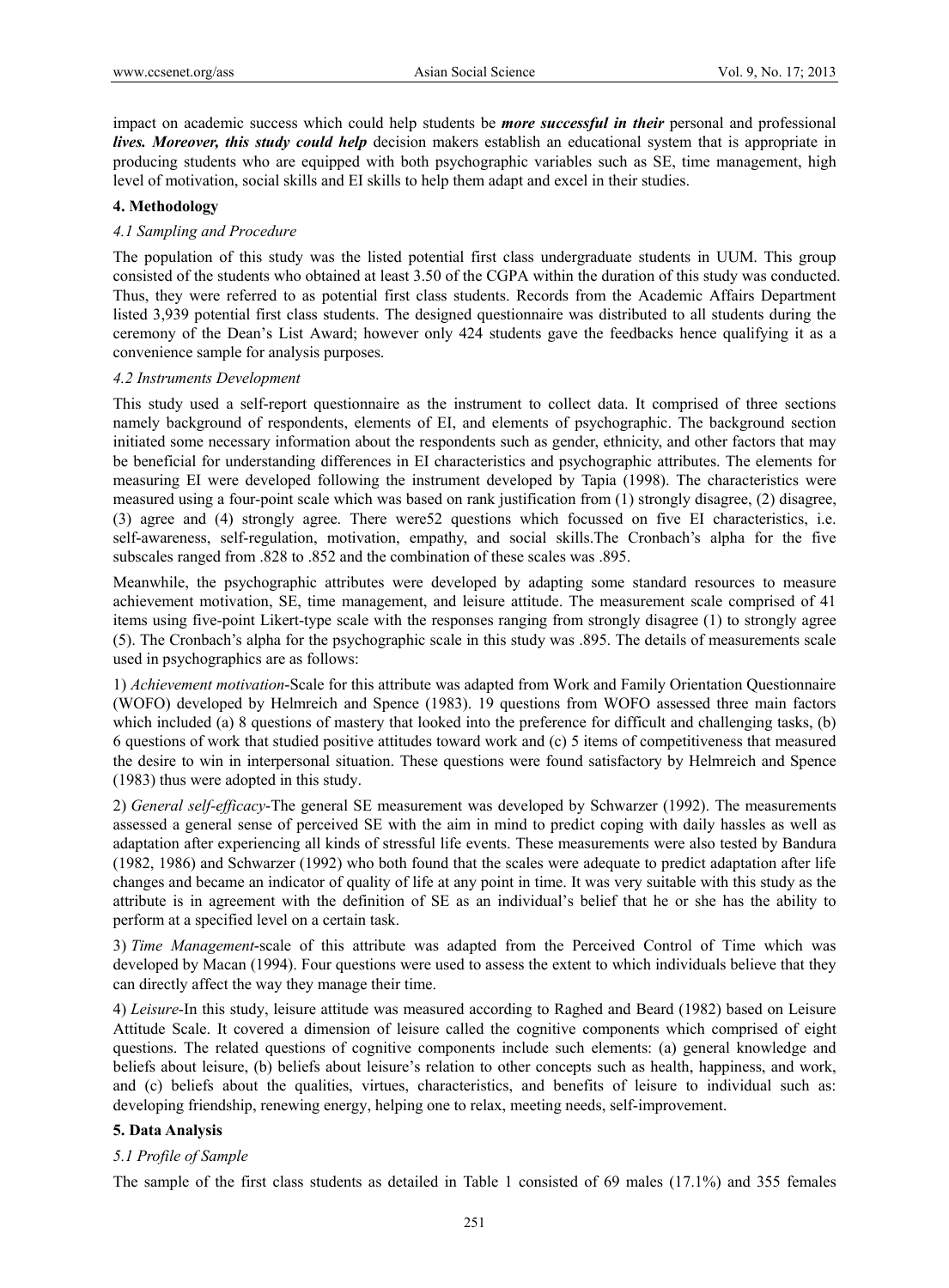(82.9%). Most of them ranged between the ages of 21 to 23 years. And they represented the actual representation of the average age of undergraduate students in UUM. In addition, half of them were Malays and almost 40.0% of the respondents were Chinese. Definitely, majority of the undergraduate students were single.

| Demographic           | <b>Class</b> | Frequency      | Percent $(\% )$ |
|-----------------------|--------------|----------------|-----------------|
| Gender                | Male         | 69             | 12.55           |
|                       | Female       | 355            | 87.45           |
| Age (year)            | 18-90        | 56             | 13.90           |
|                       | $21-23$      | 300            | 74.30           |
|                       | $24 - 26$    | 46             | 11.40           |
|                       | More than 27 | $\overline{2}$ | 0.50            |
| Ethnic                | Malay        | 210            | 52.00           |
|                       | Chinese      | 161            | 39.90           |
|                       | Indian       | 25             | 6.20            |
|                       | Others       | $8\,$          | 2.00            |
| <b>Marital status</b> | Single       | 397            | 98.30           |
|                       | Married      | 7              | 1.70            |

Table 1. Profile of sample

#### *5.2 Relationship between Emotional Intelligence Dimensions*

The study of relationship among the dimensions of EI attempted to understand how each of them reacted to each other. The measurement based on the Pearson Product-Moment correlation coefficient was calculated and the results are tabulated in Table 2. The range of these strengths was from-0.132 to 0.716 excluding the diagonal value of unity. Any value that was close to either-1 or 1 indicated that the strength of relationship between two dimensions was strong while correlation value that was close to 0 indicated weak relationships. Pair of dimensions that were considered strong and significant correlation are marked with asterisks "\*" depending on the type I error, *α*. From Table 4, all dimensions were significantly correlated except the motivation and social skills that did not show strong relationship. These results indicated that the potential first class students did not show good signal of the ability of motivating themselves to managing relationship with others such as understanding the emotions of their friends. Some correlation values in Table 4 showed positive sign which indicated the same direction of relationship. For example, the positive coefficient between self-awareness and empathy  $(r = 0.701)$  may reflect that if a student possesses high ability to recognize and understand his moods, emotions and drives hence he will show some capabilities to understand others' feelings. But, some correlation values were negative which indicated opposite direction of relationship such as between self-awareness and motivation  $(r = -0.132)$ . This result reflected that as one has the capacity of being aware about one's own feeling, one often becomes aware of oneself but not necessarily enhances one's motivation of one's surroundings. In addition, the result indicated negative significant correlation between motivation and empathy (*r* = -*0.108)*, which showed that the higher the motivation among potential students, the lower their empathy level towards others.

| Table 2. Correlations between EI dimensions |  |
|---------------------------------------------|--|
|---------------------------------------------|--|

|              | Awareness | Regulation | Motivation | Empathy  | Social skills |
|--------------|-----------|------------|------------|----------|---------------|
| Awareness    |           | $.365**$   | $-132**$   | $.701**$ | $.716**$      |
| Regulation   |           |            | $.511**$   | $.319**$ | $.419**$      |
| Motivation   |           |            |            | $-.108*$ | $-.034$       |
| Empathy      |           |            |            |          | $.696**$      |
| Social skill |           |            |            |          |               |

\*\* Correlation is significant at the 0.01 level (2-tailed).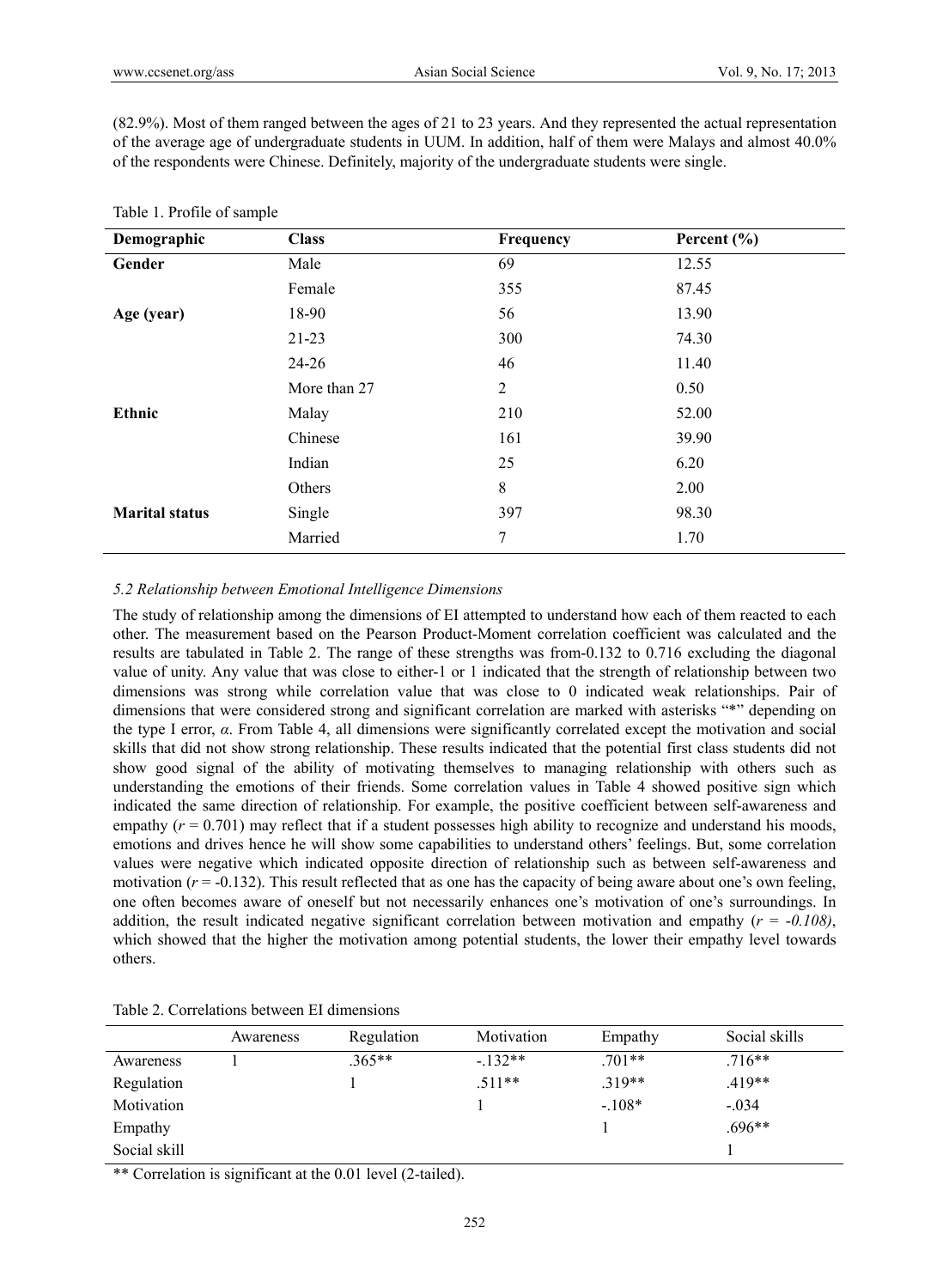## *5.3 Relationship between Psychographic Attributes among Potential First Class*

The strength of relationship among the psychographic characteristics which were measured in the Pearson coefficient is simplified in Table 3. The range of the strengths was from-0.003 to 0.618 excluding the diagonal value of unity and all the significant correlations are marked with asterisk "\*". The table shows that time management characteristic did not correlate with other psychographic characteristics. Such result reflected students' attitude may not be directly affected by the way they manage their time.

|                    | Achievement | Competitive | Self-Efficacy | Time Management | Leisure   | Mastery |
|--------------------|-------------|-------------|---------------|-----------------|-----------|---------|
| Achievement        |             |             |               |                 |           |         |
| Competitive        | $0.478**$   |             |               |                 |           |         |
| Self-Efficacy      | $0.525**$   | $0.523**$   |               |                 |           |         |
| Time<br>Management | $-0.003$    | 0.076       | 0.029         |                 |           |         |
| Leisure            | $0.618**$   | $0.409**$   | $0.493**$     | 0.050           |           |         |
| Mastery            | $0.396**$   | $0.509**$   | $0.501**$     | $0.177**$       | $0.265**$ |         |

Table 3. Correlation between psychographic characteristics

\*\* Correlation is significant at the 0.01 level (2-tailed).

# *5.4 Differences of the Effect of Age on the Psychographic Characteristics*

Another MANOVA investigation found that there were significant differences between age groups based on self-efficacy subscale (*F*=4.587; *p*-value=.004), in which students over 30 years old have higher self-efficacy than the other three groups. Non-significant results between the groups of age were obtained from the achievement subscale  $(F=1.952, p$ -value=0.121), competitiveness subscale  $(F=1.131, p$ -value = 0.336), mastery skills subscale ( $F=1.216$ ; *p*-value = 0.304), time management subscale ( $F = 0.944$ ; *p*-value = 0.419), and leisure attitude subscale (*F*=1.653; *p*-value=0.177). As a summary, the details are listed in Table 4.

Table 4. Result of MANOVA for age factor

| Source | Variable         | Mean Square | F     | Sig.  |
|--------|------------------|-------------|-------|-------|
| Age    | Achievement      | 0.599       | 1.952 | 0.121 |
|        | Competitiveness  | 0.426       | 1.131 | 0.336 |
|        | Mastery Skills   | 0.245       | 1.216 | 0.304 |
|        | Self-efficiency  | 1.701       | 4.587 | 0.004 |
|        | Time Management  | 0.378       | 0.944 | 0.419 |
|        | Leisure Attitude | 0.713       | 1.653 | 0.177 |

## *5.5 Differences of the Effect of Ethnic on the Psychographic Characteristics*

Results of the investigation among the four ethnic groups are displayed in Table 5. Significant differences between ethnic groups were recorded for achievement subscale (*F*=23.108; *p*-value < 0.000), in which Malay students have greater mean scores than the other three groups. Also, it was found in competitiveness subscale  $(F=17.823, p-value < 0.000)$ . in which other minority groups scored greater mean than the others, self-efficacy subscale  $(F=19.430; p-value < 0.000)$ , in which the results of Post-hoc Turkey test showed that the Malay group scored significantly higher than the other three groups, and leisure attitude subscale  $(F=27.381; p-value < 0.000)$ , in which the group of minority ethnics scored higher mean than the other three ethnic groups. Meanwhile, non-significant differences among the ethnics were discovered in mastery skills subscale  $(F=1.768; p$ -value = 0.153) and time management subscale  $(F=0.933; p-value = 0.425)$ .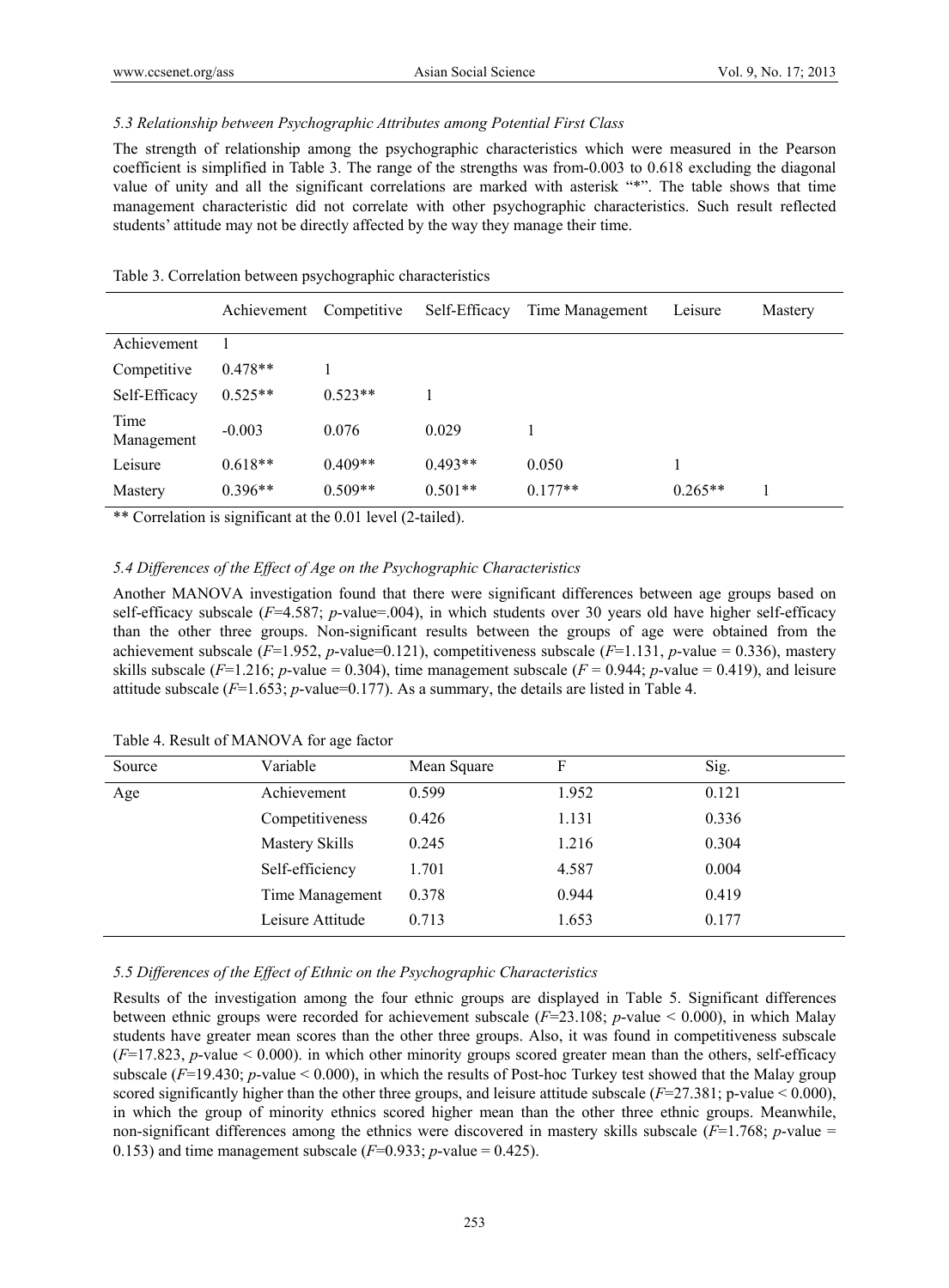| Source | Variable         | Mean Square | F      | Sig.  |
|--------|------------------|-------------|--------|-------|
| Ethnic | Achievement      | 6.132       | 23.10  | 0.000 |
|        | Competitiveness  | 5.976       | 17.82  | 0.000 |
|        | Mastery Skills   | 0.355       | 1.768  | 0.153 |
|        | Self-efficiency  | 6.506       | 19.43  | 0.000 |
|        | Time Management  | 0.374       | 0.933  | 0.425 |
|        | Leisure Attitude | 9.922       | 27.381 | 0.000 |

#### Table 5. Result of MANOVA for ethnic factor

# *5.6 Relationship between EI and Psychographic Characteristic*

The similar Pearson Product-Moment correlation coefficient was used for measuring the correlation between EI and psychographic characteristics. The computed coefficient obtained the estimated coefficient as  $r = 0.503$  $(p-value < 0.000)$  which was significant. Such finding showed that the EI and psychographic characteristics were closely related in describing the segmentation of students.

## Table 6. Correlations between emotional intelligence and psychographic characteristics

|                                              | Emotional Intelligence   | Psychographic Attributes |
|----------------------------------------------|--------------------------|--------------------------|
| Emotional Intelligence Pearson Correlation   |                          | $.503$ <sup>(**)</sup> ) |
| $Sig. (2-tailed)$                            |                          | .000                     |
| Psychographic Attributes Pearson Correlation | $.503$ <sup>(**)</sup> ) |                          |
| $Sig. (2-tailed)$                            | .000                     |                          |

\*\* Correlation is significant at the 0.01 level (2-tailed).

## **6. Conclusions and Discussion**

In the previous sections of this study, emotional intelligence, psychographic and demographic variables were shown as essential factors identifying and reflecting students' success at the university. Emotional intelligence primarily determines the students' success at university. Furthermore, gender, age, ethnic, and psychographic variables such as self-efficacy, time management and motivation are important determinants of the student success at the university. The sample of the study consisted of 424 university students from one university in Kedah State. As a conclusion, this study reported the result of the descriptive profile of the respondents. Outcomes of the study describe some characteristics of psychographics on the prospective students to assist in providing coaching and mentoring-by insuring students suited to their needs and desires for their study. Using those factors as a base, a researcher can determine how a particular group of students will respond to the intention of furthering their study. Thus, psychographics can offer greater insights into student behavior.

Advantages of studying psychographics:

1) Better inputs for the design of training that the students will like.

2) Lesser cost spent on scouting the right choice of candidate, as it is now more specific.

3) Easier to target a specific type of student and enhance a greater degree of student satisfaction.

Furthermore, in terms of study limitation, this study was limited to students from one university and focused only on potential first class students. Therefore, studies conducted at other universities or with students studying in other universities could likely yield different results. In addition, more than 87.45% of the respondents of this study were female. The number of female students who participated in this study was more than male students, this is not surprising since more females are enrolled in Malaysian educational institutions compared to male and that females averagely performed better than males. Therefore, gender is an issue in all studies conducted in college population in Malaysia. This is definitely a very important area for any future research on Malaysian students. Another limitation of this study is the fact that quantitative data is taken through self-report measures; therefore, there is ample chance that participants chose answers which were not their true experience (Creswell,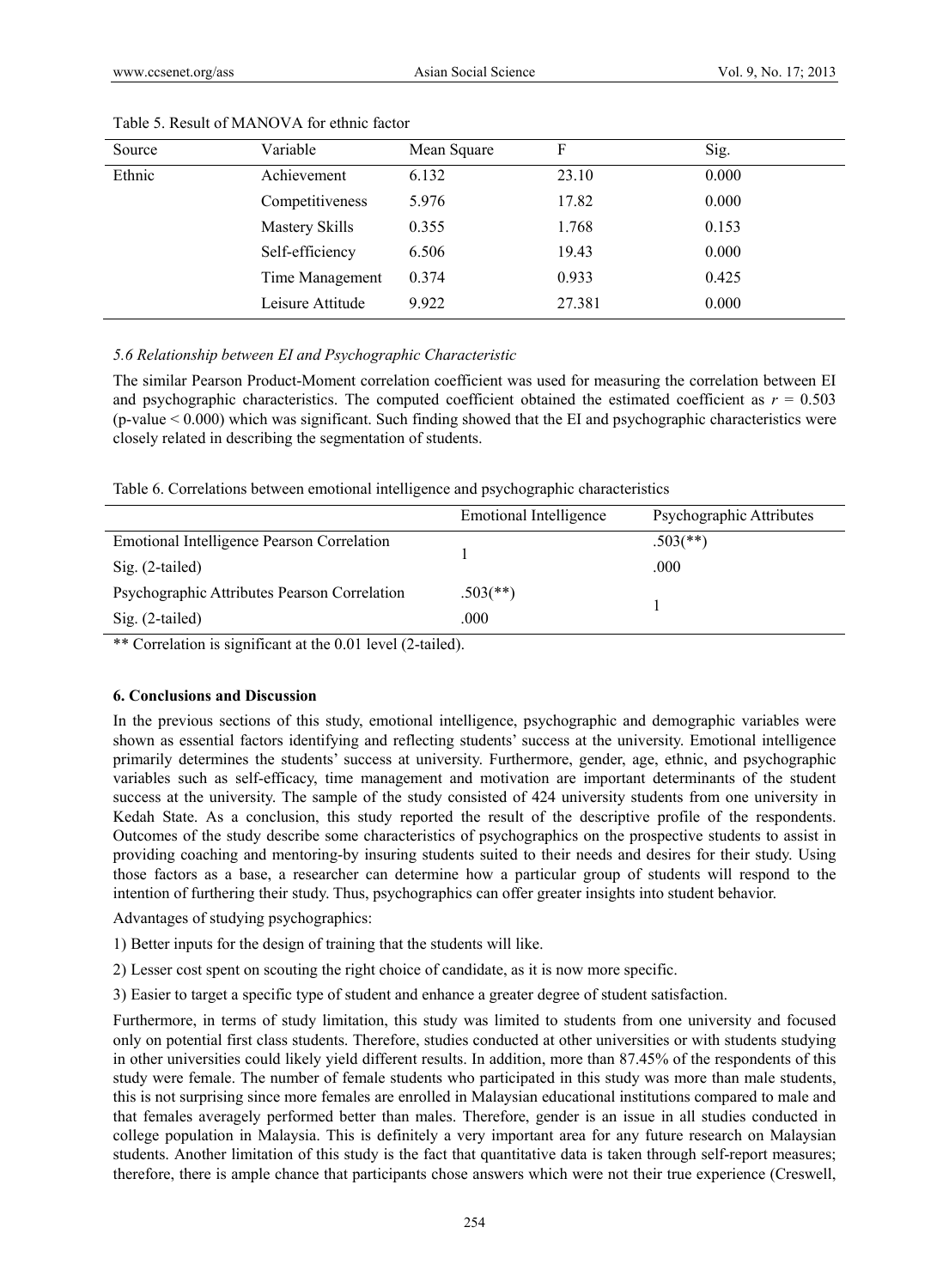1994). From this study, we found out that our potential first class students are emotionally and psychologically prepared to undertake postgraduate studies in the future. With proper guidance, the prospective students are likely to succeed in their academic performance, emotion intelligence, and enhance psychological attributes at postgraduate level. As for recommendations for future research, this study recommends and proposes the following: Firstly, based on the limitation of the current study, ample opportunities are present for future research while using the same design and framework. Future researches should look into and study all public and private universities. Secondly, the study made effective use of quantitative methodology but would recommend that future researches use qualitative methods to shed light on student's perception of the effective strategies at the university. Finally, the study recommends on enlightening the students and the workshop members of the educational sector on the importance of emotional intelligence through the provision of emotional intelligence skills in the curriculum and the facilitation of emotional intelligence training sessions. In conclusion, as colleges and universities continue to develop courses and programs, the need to better understand factors that contribute to student success becomes increasingly important. Developing an effective response to this challenge will require educators to identify those factors which might increase student success. Research studies continue to uncover the importance of emotional intelligence, psychological factors and demographic factors as they relate to success students at university. Therefore, researchers should continue studying emotional intelligence factors, psychological constructs and demographic factors in order to develop more effective strategies which could improve student success, especially for university students.

#### **References**

- Abbey, J. (1979). Does life style profiling work? *Journal of Travel Research, 18*(1), 8-14. http://dx.doi.org/10.1177/004728757901800102
- Adams, G. A., & Jex, S. M. (1999). Relationships between time management, control, work-family conflict, and strain. *Journal of Occupational Health Psychology, 1*, 72-77. http://dx.doi.org/10.1037/1076-8998.4.1.72
- Atkinson, J. W. (1974). The mainsprings of achievement-oriented activity. In J. W. Atkinson & J. O. Raynor (Eds.), *Motivation and achievement* (pp. 13-41). New York: Halstead.
- Austin, E. J., Evans, P., Goldwater, R., & Potter, V. (2005). A preliminary study of emotional intelligence, empathy and exam performance in first year medical students. *Personality and Individual Differences, 39*, 1395-1405. http://dx.doi.org/10.1016/j.paid.2005.04.014
- Bakar, K. A., Tarmizi, R. A., Mahyuddin, R., Elias, H., Luan, W. S., & Ayub, A. F. M. (2010). Relationships between university students' achievement motivation, attitude and academic performance in Malaysia. Procedia. *Social and Behavioral Sciences, 2*(2), 4906-4910. http://dx.doi.org/10.1016/j.sbspro.2010.03.793
- Bandura, A. (1977). *Social Learning Theory*. Englewood Cliffs, NJ: Prentice-Hall.
- Bandura, A. (1997). *Self-efficacy: The Exercise of Control*. New York: W.H. Freeman.
- Bar-on, R. (1997). *Bar-on emotional intelligence quotient inventory: Technical manual.* Toronto, Canada: Multi-Health Systems.
- Bar-On, R., & Parker, J. (2000).*The handbook of emotional intelligence: Theory, development, assessment, and application at home, school, and in the workplace*. San Francisco: Jossey-Bass.
- Belanger, F. (2005). *Emotional Intelligence Contributes to Success in Computing Studies*. United Press International. Retrieved from http://www.physorg.com/news6953.html
- Berry, P., Peintner, B., Conley, K., Gervasio, U. T., & Yorke-Smith, N. (2006). *Deploying a Personalized Time Management Agent*. In Proceedings of the 5th International Joint Conference on Autonomous Agents and Multiagent Systems.1564-1571.ACM. http://dx.doi.org/10.1145/1160633.1160934
- Blandford, A. E., & Green, T. R. G. (2001). Group and Individual Time Management Tools: What You Get is Not What You Need. *Personal and Ubiquitous Computing, 5*(4), 213-230. Springer-Verlag. http://dx.doi.org/10.1007/PL00000020
- Bond, M., & Feather, N. (1988). Some correlates of structure and purpose in the use of time. *Journal of Personality and Social Psychology, 55*, 321-329. http://dx.doi.org/10.1037/0022-3514.55.2.321
- Britton, B. K., & Tesser, A. (1991). Effects of time-management practices on college grades. *Journal of Educational Psychology, 83*, 405-410. http://dx.doi.org/10.1037/0022-0663.83.3.405
- Burt, C. D. B., & Kemp, S. (1994). Construction of activity duration and time management potential. *Applied Cognitive Psychology, 8*, 155-168. http://dx.doi.org/10.1002/acp.2350080206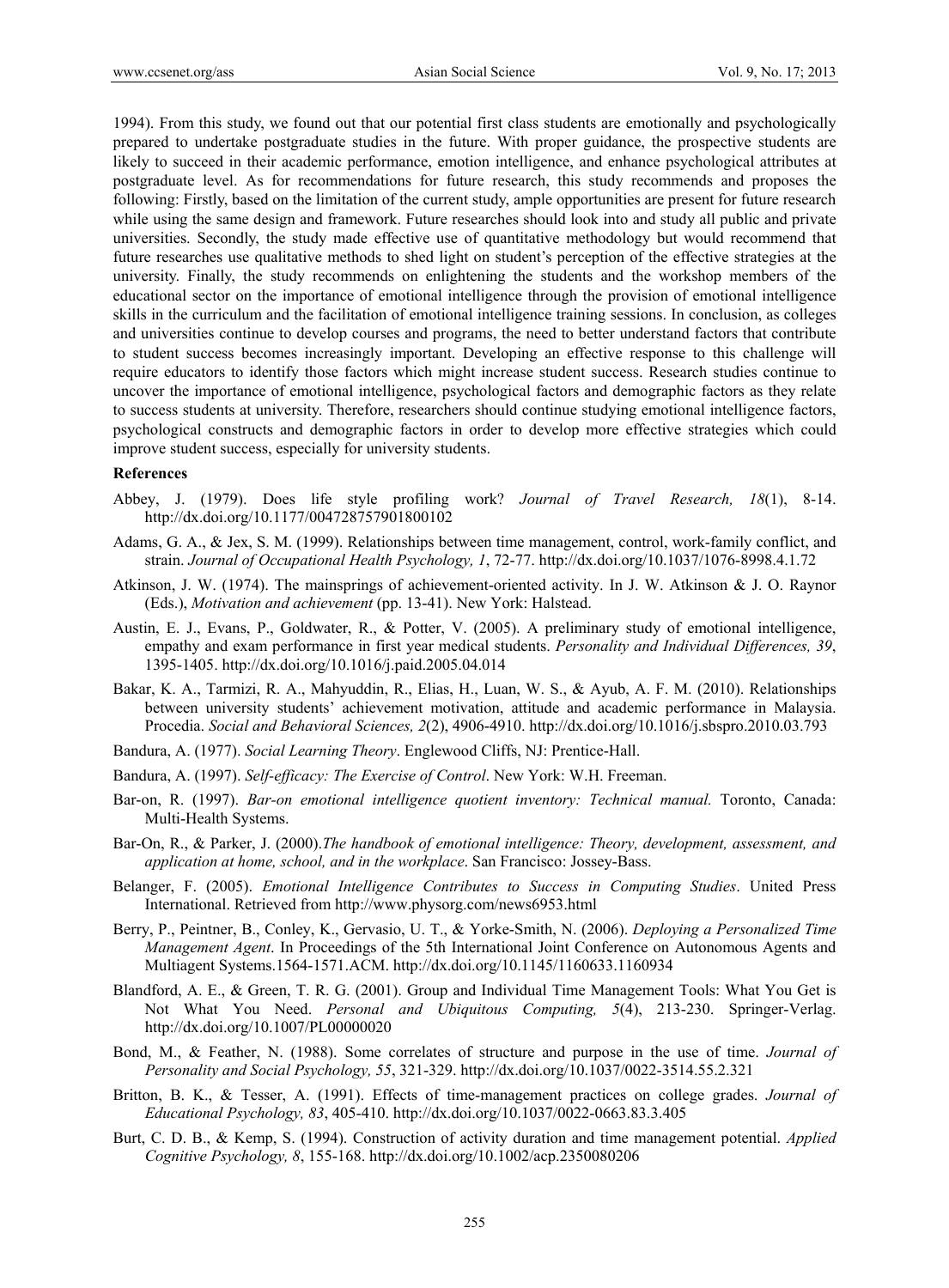- Chemers, M. M., Hu, L. T., & Garcia, B. F. (2001). Academic Self-Efficacy and First Year College Student Performance and Adjustment. *Journal of Educational Psychology, 93*(1), 55-64. http://dx.doi.org/10.1037/0022-0663.93.1.55
- Cherniss, C., & Adler, M. (2000). *Promoting emotional intelligence in the workplace: Make training in emotional intelligence effective*. Alexandria. VA: American Society for Training and Development.
- Cherniss, C., & Caplan, D. R. (2001). Implementing emotional intelligence programs in organizations. In C. Cherniss & D. Goleman (Eds.), *The emotionally intelligent workplace* (pp. 254-285). San Francisco, CA: Jossey-Bass.
- Ciarrochi, J., Deane, F. P., & Anderson, S. (2002). Emotional intelligence moderates the relationship between stress and mental health. *Personality and Individual Differences, 32*(2), 197-209. http://dx.doi.org/10.1016/S0191-8869(01)00012-5
- Crandall, R. (1980). Motivation for leisure. *Journal of Leisure Research, 12*(1), 45-54.
- Creswell, J. W. (1994). *Research design qualitative & quantitative approaches*. London: SAGE Publications.
- Davis, M. A. (2000). *Time and the nursing home assistant: Relations among time management, perceived control over time, and work-related outcomes*. Paper presented at the Academy of Management, Toronto, Canada.
- Denning, P.T. (2011). *The Profession of IT Managing Time*. Communications of The ACM. 54(3).32-34.ACM.
- Drucker, P. F. (1967). *The Effective Executive*. New York: Harper & Row.
- Edginton, C. R., Jordan, D. J., DeGraaf, D. G., & Edginton, S. R. (2002). *Leisure and life satisfaction: Foundational perspectives* (3rd ed.). New York. McGraw-Hill.
- Eilam, B., & Aharon, I. (2003). Students' planning in the process of self-regulated learning. *Contemporary Educational Psychology, 28*, 304-334. http://dx.doi.org/10.1016/S0361-476X(02)00042-5
- Elias, H., Noordin, N., & Mahyuddin, R. (2010). Achievement motivation and self-efficacy in relation to adjustment among university students. *Journal of social sciences, 6*(3), 333-339. http://dx.doi.org/10.3844/jssp.2010.333.339
- Fan, W. Q., & Zhang, L. F. (2009). Are achievement motivation and thinking styles related? A visit among chinese university students. *Learning and individual differences, 19*(2), 299-303. http://dx.doi.org/10.1016/j.lindif.2008.10.005
- Fox, L. (2010). *Time Management Strategies for Busy Geeks*. In Proceedings of the 38th Annual Fall Conference on SIGUCCS.85-87.ACM. http://dx.doi.org/10.1145/1878335.1878357
- Francis-Smythe, J. A., & Robertson, I. T. (1999). On the relationship between time management and time estimation. *British Journal of Psychology, 90*, 333-347. http://dx.doi.org/10.1348/000712699161459
- Gardner, H. (1983). *Frame of mind: The theory of multiple intelligence*. New York, NY: Basic Books.
- Godbey, G. (1989). Implications of recreation and leisure research for professionals. In E. L. Jackson & T. L. Burton (Eds.), *Understanding leisure and recreation: Mapping the past, charting the future* (pp. 613-628). State College, PA: Venture.
- Goleman, D. (1995). *Emotional intelligence*. New York: Bantam Books, Inc.
- Goleman, D. (1998). *Working with emotional intelligence.* New York: Bantam.
- Goleman, D., Boyatzis, R., & McGee. (2002). *Primal leadership: Realizing the power of emotional intelligence*. Boston: Harvard Business School Press.
- Griffiths, R. F. (2003). *Time management in telework and other autonomous work environments*. Dissertation Abstract International: Section B: The sciences and engineering, 64,5B.
- Gunter, B., & Furnham, A. (1992). *Consumer profiles: An introduction to psychographics*. Consumer Research and Policy Series. New York.
- Hafner, A., & Stock, A. (2010). Time management training and perceived control of time at work. *Journal of Psychology, 144*(5), 429-447. http://dx.doi.org/10.1080/00223980.2010.496647
- Hall, B. L., & Hursch, D. E. (1982). An evaluation of the effects of a time management training program on work efficacy. *Journal of Organizational Behavior Management, 3*, 73-98. http://dx.doi.org/10.1300/J075v03n04\_08
- Harrington-Lueker, D. (1997). Students need emotional intelligence. *Education digest, 63*(1), 7-10.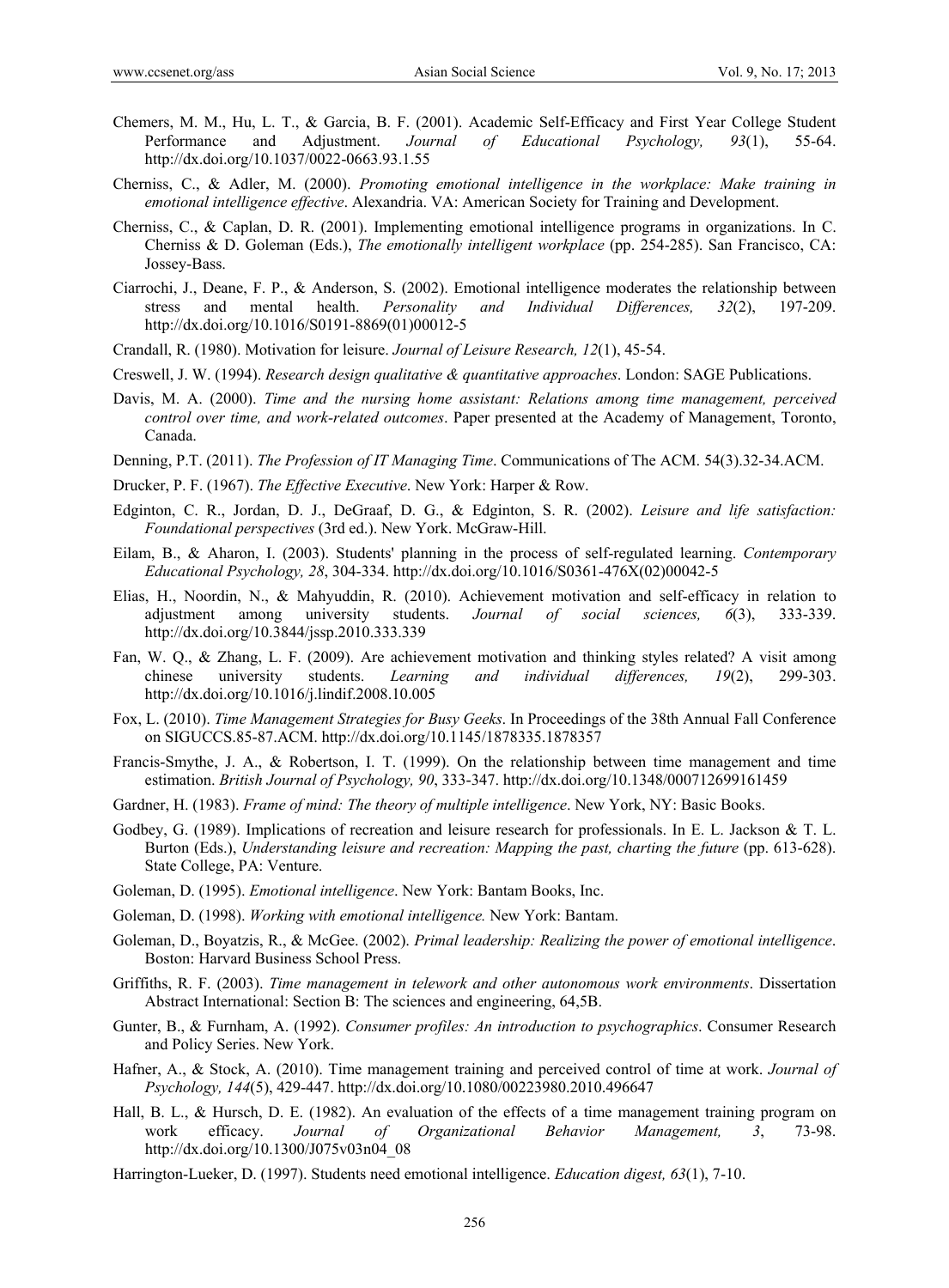- Harrison, A. A. (1977). Mere exposure. In L. Berkowitz (Ed.), *Advances in Experimental Social Psychology* (Vol. 10, pp. 40-85).
- Heath, Rebecca Piirto. "Psychographics: Q'est-cequec'est?" American Demographics: Marketing Tools (1995): 74.
- Helmreich, R. L., & Spence, J. T. (1978). The Work and Family Orientation Questionnaire: An objective instrument to assess components of achievement motivation and attitudes toward family and career. *Catalog of Selected Documents in Psychology, 8*(2).
- Henderson, K. A., & Ainsworth, B. E. (2001). Researching leisure and physical activity with women of color: Issues and emerging questions. *Leisure Sciences, 23*, 21-34. http://dx.doi.org/10.1080/01490400150502225
- Hlavac, J., Peterson, J., & Piscioneri, M. (2011). Time Allocations For Study: Evidence from Arts Students in Australia. *Education + Training, 55*(1), 27-44. http://dx.doi.org/10.1108/00400911111102342
- Hofer, J., Busch, H., Bender, M., Ming, L., & Hagemeyer, B. (2010). Arousal of achievement motivation among student samples in three different cultural contexts: Self and social standards of evaluation. *Journal of Cross-Cultural Psychology, 41*, 758-775. http://dx.doi.org/10.1177/0022022110375160
- Hudd, S. S., Dumlao, J., Erdmann-Sager, D., Murray, D., Phan, E., Soukas, N., & Yokozuka, N. (2000). Stress at college: effects on health habits, health status and self-esteem. *College Student Journal, 34*(2), 217-228.
- Jackson, D., Ahmad, S., & Heapy, N. (1976). Is achievement a unitary construct? *Journal of Research in Personality, 10*, 1-21. http://dx.doi.org/10.1016/0092-6566(76)90079-9
- Jex, J. M., & Elacqua, T. C. (1999). Time management as a moderator of relations between stressors and employee strain. *Work & Stress, 13,* 182-191. http://dx.doi.org/10.1080/026783799296138
- Jin-Ying. (1991). *Academic achievement motivation of Chinese high school students*. Retrieved July 27, 2011, from http://www.thailis.uni.net.th/dao/detail.nsp
- King, A. C., Winett, R. A., & Lovett, S. B. (1986). Enhancing coping behaviors in at-risk populations: The effects of time-management instruction and social support in women from dual-earner families. *Behavior Therapy, 17*, 57-66. http://dx.doi.org/10.1016/S0005-7894(86)80114-9
- Komarraju, M., Karau, S. J., & Schmeck, R. R. (2009). Learning and individual differences. *Journal of Psychology and Education, 19*, 45-52.
- Konig, C. J., & Kleinmann, M. (2006). Individual differences in the use of time management mechanics and in time discounting. *Individual Differences Research, 4*(3), 194-207.
- Lakein, A. (1973). *How to get control of your time and life*. New York: Nal Penguin Inc.
- Lane, J., Lane, A. M., & Kyprianou, A. (2004). Self-Efficacy, Self-Esteem And Their Impact on Academic Performance. *Social Behaviour and Personality, 29*(7), 687-694. http://dx.doi.org/10.2224/sbp.2001.29.7.687
- Leonard, C. (1991). *Carribean immigrants in higher education: A study of the relationship among their learning styles and strategies, achievement motivation and academic performance*. Retrieved July 27, 2011, from http://www.lib.umi.com/dissertations/fullcit/9207605
- Macan, T. H. (1994). Time Management: Test of a process model. *Journal of Applied Psychology, 79*, 381-391. http://dx.doi.org/10.1037/0021-9010.79.3.381
- Macan, T. H. (1996). Time-management training: Effects on time behaviors, attitudes, and job performance. *The Journal of Psychology, 130*, 229-236. http://dx.doi.org/10.1080/00223980.1996.9915004
- Macan, T. H., Shahani, C., Dipboye, R. L., & Philips, A. P. (1990). College students' time management: correlations with academic performance and stress. *Journal of Educational Psychology, 82*, 760-768. http://dx.doi.org/10.1037/0022-0663.82.4.760
- Mackenzie, R. A. (1972). *The Time Trap: managing your way out*. New York: Amacom.
- Maria, P. (2003). *Achievement motivation and Mexican immigrant and Mexican-American College Students: A psychological perspective.* Retrieved June 15, 2011, from http://www.lib.umi.com/dissertations/fullucit/3117675
- Mayer, J., & Salovey, P. (1990). Emotional intelligence. *Imagination, Cognition, and Personality, 9*(3), 185-211.
- Mayer, J., Salovey, P., & Caruso, D. (2004). Emotional intelligence: Theory, findings, and implications. *Psychological Inquiry, 15*(3), 197-215. http://dx.doi.org/10.1207/s15327965pli1503\_02
- McCay, J. (1959). *The management of time.* Englewood Cliffs: Prentice Hall.